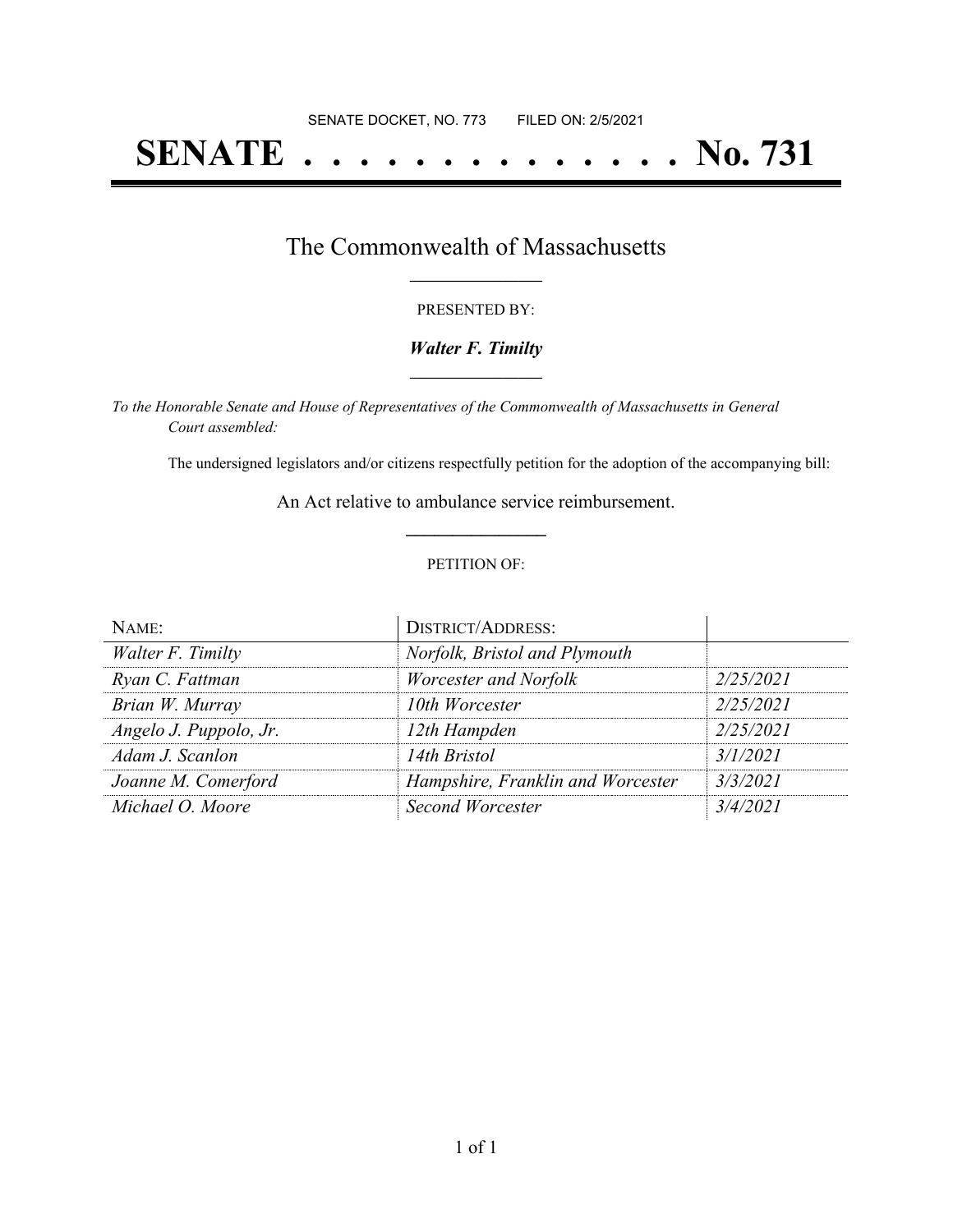#### SENATE DOCKET, NO. 773 FILED ON: 2/5/2021

## **SENATE . . . . . . . . . . . . . . No. 731**

By Mr. Timilty, a petition (accompanied by bill, Senate, No. 731) of Walter F. Timilty, Ryan C. Fattman, Brian W. Murray, Angelo J. Puppolo, Jr. and other members of the General Court for legislation relative to ambulance service reimbursement. Financial Services.

### [SIMILAR MATTER FILED IN PREVIOUS SESSION SEE SENATE, NO. *655* OF 2019-2020.]

## The Commonwealth of Massachusetts

**In the One Hundred and Ninety-Second General Court (2021-2022) \_\_\_\_\_\_\_\_\_\_\_\_\_\_\_**

**\_\_\_\_\_\_\_\_\_\_\_\_\_\_\_**

An Act relative to ambulance service reimbursement.

Be it enacted by the Senate and House of Representatives in General Court assembled, and by the authority *of the same, as follows:*

- 1 Chapter 176D of the General Laws is hereby amended by inserting after section 3B the
- 2 following section:-
- 3 Section 3C. (a) As used in this section, the following words shall, unless the context

4 clearly requires otherwise, have the following meanings:-

- 5 "Ambulance service provider", a person or entity licensed by the department of public
- 6 health under section 6 of chapter 111C to establish or maintain an ambulance service except non-
- 7 profit corporations licensed to operate critical care ambulance services that perform both ground
- 8 and air transports.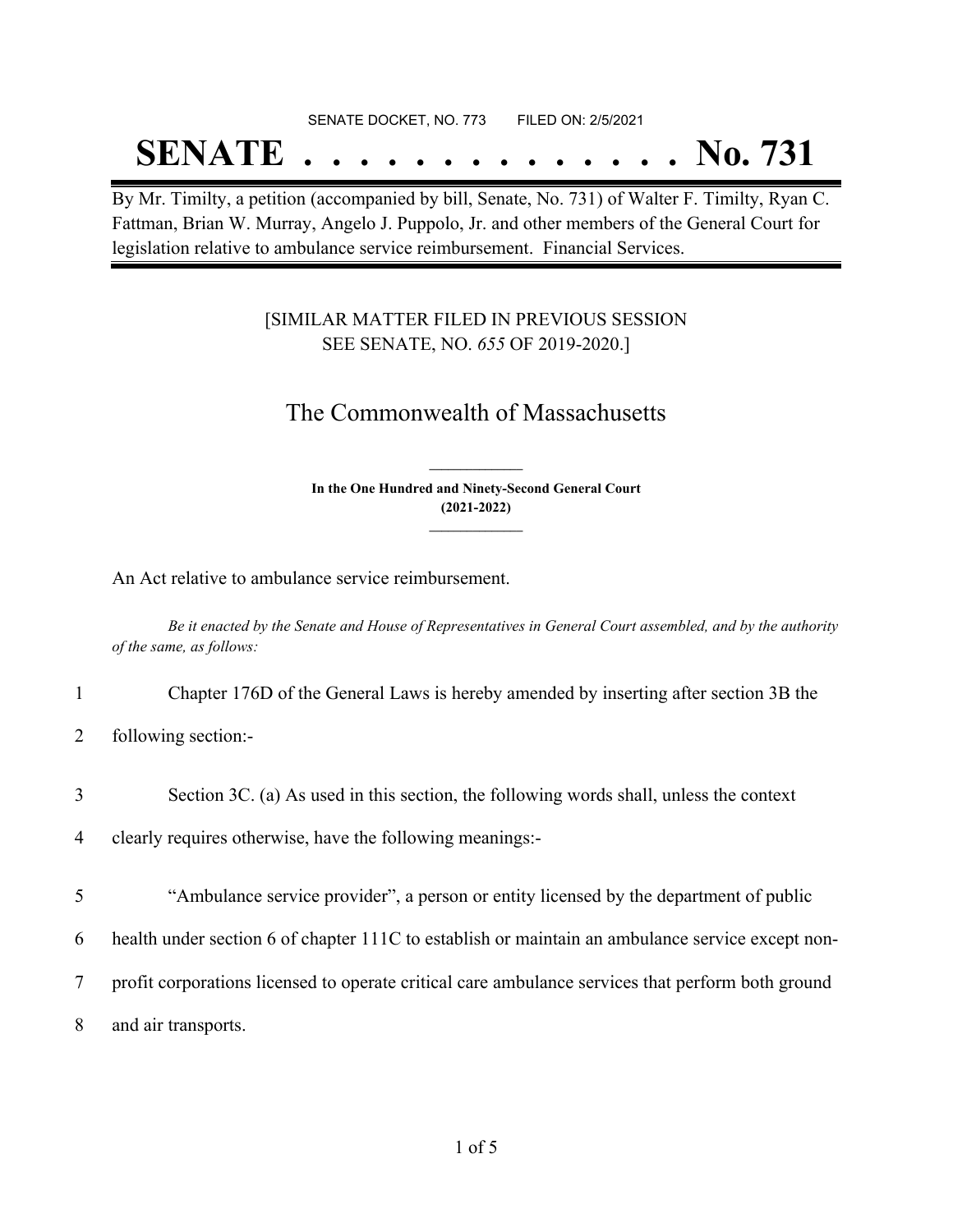"Emergency ambulance services", emergency services that an ambulance service provider is authorized to render under its ambulance service license when a condition or situation in which an individual has a need for immediate medical attention, or where the potential for such need is perceived by the individual, a bystander or an emergency medical services provider. "Insurance policy" and "insurance contract", any policy, contract, agreement, plan or

 certificate of insurance issued, delivered or renewed within the commonwealth that provides coverage for expenses incurred by an insured for services rendered by an ambulance service provider.

 "Insured", an individual entitled to ambulance services benefits under an insurance policy or insurance contract.

 "Insurer", a person as defined in section 1 of chapter 176D; any health maintenance organization as defined in section 1 of chapter 176G; a non-profit hospital service corporation organized under chapter 176A; any organization as defined in section 1 of chapter 176I that participates in a preferred provider arrangement also as defined in said section 1 of said chapter 176I; any carrier offering a small group health insurance plan under chapter 176J; any company as defined in section 1 chapter 175; any employee benefit trust; any self-insurance plan, and any company certified under section 34A of chapter 90 and authorized to issue a policy of motor vehicle liability insurance under section 113A of chapter 175 that provides insurance for the expense of medical coverage.

 "Municipally Established Ambulance Rates", rates for emergency ambulance service established annually by a municipality for the current procedure codes and definitions for

of 5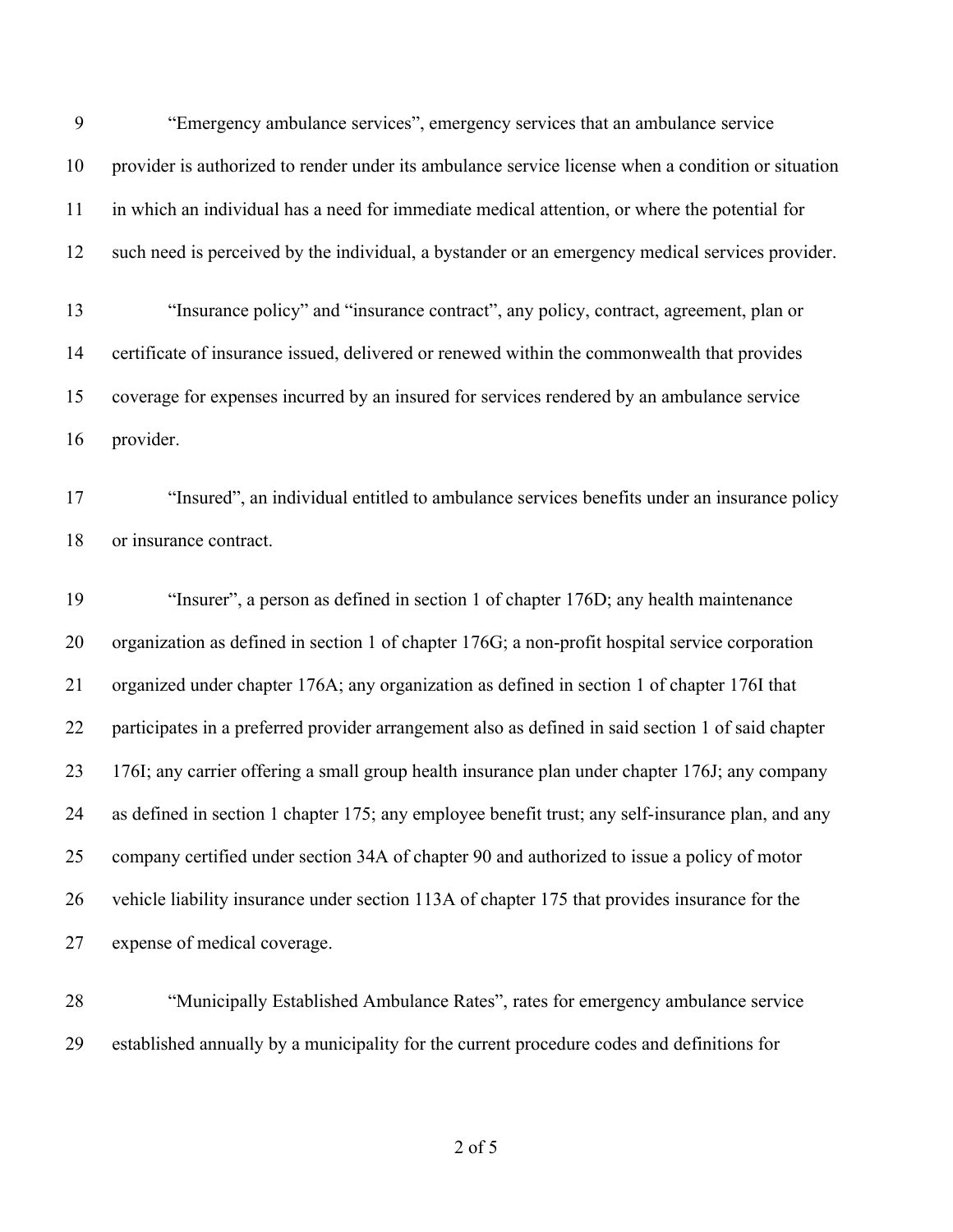ambulance service published by the Centers for Medicare and Medicaid Services under Title XVIII of the Social Security Act.

 (b) Notwithstanding any general or special provision of law to the contrary, in any instance in which an ambulance service provider provides an emergency ambulance service to an insured but is not an ambulance service provider under contract to the insurer maintaining or providing the insured's insurance policy or insurance contract, the insurer maintaining or providing such insurance policy or insurance contract shall pay the ambulance service provider directly and promptly for the emergency ambulance service rendered to the insured. Such payment shall be made to the ambulance service provider notwithstanding that the insured's insurance policy or insurance contract contains a prohibition against the insured assigning benefits thereunder so long as the insured executes an assignment of benefits to the ambulance service provider and such payment shall be made to the ambulance service provider in the event an insured is either incapable or unable as a practical matter to execute an assignment of benefits under an insurance policy or insurance contract pursuant to which an assignment of benefits is not prohibited, or in connection with an insurance policy or insurance contract that contains a prohibition against any such assignment of benefits. An ambulance service provider shall not be considered to have been paid for an emergency ambulance service rendered to an insured if the insurer makes payment for the emergency ambulance service to the insured. An ambulance service provider shall have a right of action against an insurer that fails to make a payment to it under this subsection.

 (c) Payment to an ambulance service provider under subsection (b) shall be at a rate equal to the rate established by the municipality from which the patient was transported.

of 5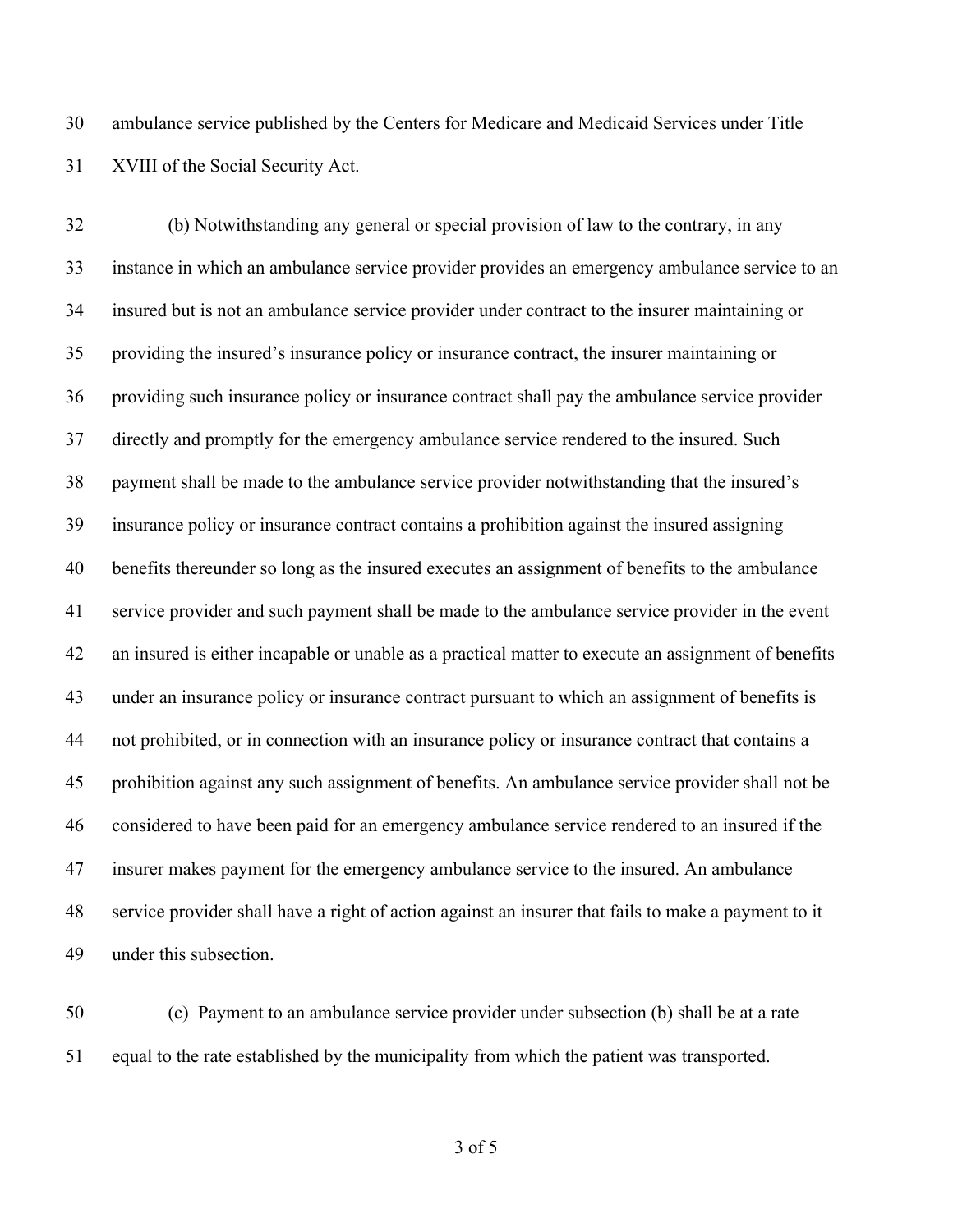(d) Municipalities shall report their municipally established ambulance rates to CHIA that are in effect as of June 30, 2019; and to CHIA annually on or before June 30 to be included in the CHIA Transparency Initiative.

 (e) Municipalities shall not increase their municipally established ambulance rates by a percentage that exceeds the current Health Care Cost Growth Benchmark set by the Health Policy Commission unless approved by the secretary of health and human services.

 (f) An ambulance service provider receiving payment for an ambulance service in accordance with subsections (b) and (c) shall be deemed to have been paid in full for the ambulance service provided to the insured, and shall have no further right or recourse to further bill the insured for said ambulance service with the exception of coinsurance, co-payments or deductibles for which the insured is responsible under the insured's insurance policy or insurance contract.

 (g) No term or provision of this section 3C shall be construed as limiting or adversely affecting an insured's right to receive benefits under any insurance policy or insurance contract providing insurance coverage for ambulance services. No term or provision of this section 3C shall create an entitlement on behalf of an insured to coverage for ambulance services if the insured's insurance policy or insurance contract provides no coverage for ambulance services".

 (h) A municipality may appeal to the secretary for a municipally established ambulance rate increase that is in excess of the current Health Care Cost Benchmark. There shall be an ambulance service advisory council to advise the secretary on such requests. The council shall be appointed by the secretary and consist of the following members or a designee: (i) the secretary of public safety and security; (ii) the commissioner of the group insurance commission; (iii) a

of 5